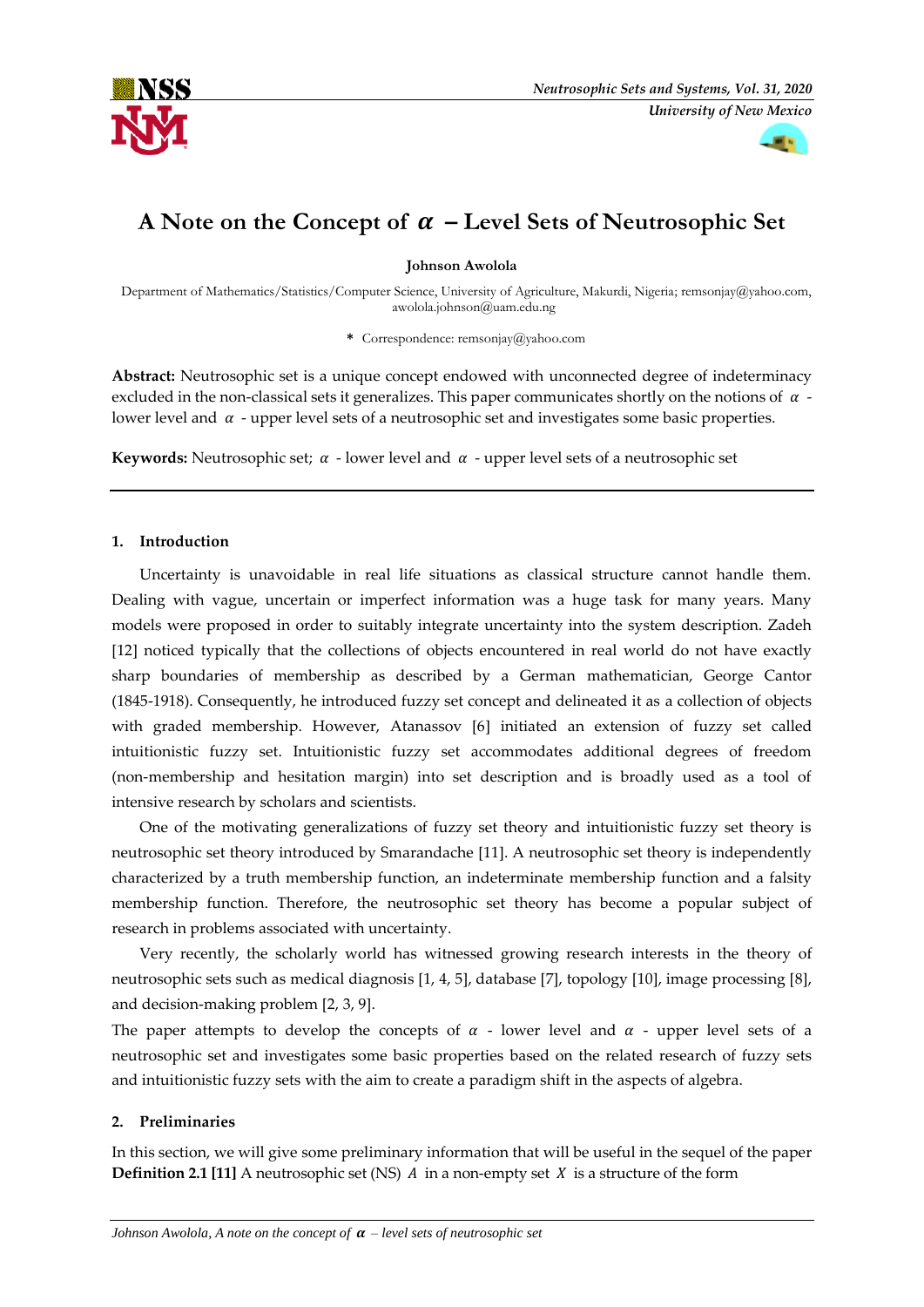$A = \{ (x, T_A(x), I_A(x), F_A(x)) \mid x \in X \}$ , where  $T_A$ ,  $I_A$ ,  $F_A : X \rightarrow ]0,1^+[$  define respectively the degree of membership (or Truth), the degree of indeterminacy, and the degree of non-membership (or Falsehood) of the element  $x \in X$  to the set  $x \in A$  with the condition  $0 \leq T_A(x) + I_A(x) + F_A(x) \leq 3^+$ .

Here,  $1^+$  = 1 + c, where 1 is its standard part and c its non-standard part. Analogously,  $0 = 0 - c$  is expressed in turn.

The above definition has been used by several authors in literature with sizable number of publications. On the contrary, the results presented in this paper are devoid of non-standard and restricted to the interval [0, 1] for practical techniques.

As an illustration, let us consider the following example.

**Example 2.1** Assume that  $X = \{a, b, c\}$ , where a characterizes the competence, b characterizes the reliability and  $c$  indicates the costs of the objects. It may be further assumed that the values of  $a, b$  and  $c$  are in  $[0, 1]$  and they are obtained from some surveys of some connoisseurs. The connoisseurs may impose their view in three components viz. the degree of goodness, the degree of indeterminacy and that of poorness to describe the characteristics of the objects. Suppose  $A$  is a neutrosophic set in  $X$ , such that,

 $A = \{(a, (0.3, 0.4, 0.5)), (b, (0.5, 0.2, 0.3)), (c, (0.7, 0.2, 0.2))\}$ , where the degree of goodness of capability is 0.3, degree of indeterminacy of capability is 0.4 and degree of falsity of capability is 0.5 implying  $T_A(a) = 0.3$ ,  $I_A(b) = 0.4$ ,  $F_A(c) = 0.5$  etc.

For simplicity,  $A = \{ (x, T_A(x), I_A(x), F_A(x)) \mid x \in X \}$ , can be expressed as  $A(x) = (T_A(x), I_A(x), F_A(x))$ since the membership functions  $T_A$ ,  $I_A$ ,  $F_A$  are defined from X into the unit interval [0, 1].

**Definition 2.2 [11]** Let  $A$  and  $B$  be two neutrosophic sets in a non-empty set  $X$ . Then

(i)  $A \subseteq B \iff T_A(x) \le T_B(x)$ ,  $I_A(x) \le I_B(x)$ ,  $F_A(x) \ge F_B(x)$ .

(ii)  $A = B \Leftrightarrow T_A(x) = T_B(x)$ ,  $I_A(x) = I_B(x)$ ,  $F_A(x) = F_B(x)$ .

(*iii*)  $A \cap B = \{ \langle x, \Lambda(T_A(x), T_B(x)), \Lambda(T_A(x), I_B(x)), \, \forall (F_A(x), F_B(x)) \rangle \mid x \in X \}.$ 

(*iv*)  $A \cup B = \{ \langle x, \sqrt{T_A(x)}, T_B(x) \rangle, \sqrt{T_A(x)}, I_B(x) \rangle, \sqrt{T_A(x)}, F_B(x) \rangle \mid x \in X \}$ , where  $\Lambda$  and  $\Lambda$ are minimum and maximum operations.

(v)  $A^c = \{ (x, F_A(x), 1 - I_A(x), T_A(x)) \mid x \in X \}.$ 

(*vi*)  $A \setminus B = \{ \langle x, T_A \wedge F_B(x), I_A(x) \wedge 1 - I_B(x), F_A(x) \vee T_B(x) \rangle \mid x \in X \}.$ 

With reference to Definition 2.2 (*v*),  $(A^c)^c = A$ .

**Remark 2.1** If  $\{A_i \mid i \in J\}$  is a family of neutrosophic sets, then  $(U_{i \in J} A_i)^c = \bigcap_{i \in J} A_i^c$  and  $\left(\bigcap_{i\in J} A_i\right)^c = \bigcup_{i\in J} A_i^c.$ 

**Proposition 2.1** Let  $A, B, C, D$  be any neutrosophic sets in a non-empty set  $X$ , we have

(*i*) if  $A \subseteq B$  and  $B \subseteq C$ , then  $A \subseteq C$ .

(*ii*) if  $A \subseteq B$ , then  $A^c \subseteq B^c$ .

(*iii*) if  $A \subseteq B$  and  $A \subseteq C$ , then  $A \subseteq B \cap C$ .

(*iv*) if  $A \subseteq B$  and  $C \subseteq B$ , then  $A \cup C \subseteq B$ .

(*v*) if  $A \subseteq B$  and  $C \subseteq D$ , then  $A \cup C \subseteq B \cup D$  and  $A \cap C \subseteq B \cap D$ .

Proof. Immediate from definitions.

**Definition 2.3 [11]** A neutrosophic set  $A$  in a non-empty set  $X$  is said to be universe neutrosophic set if  $T_A(x) = I_A(x) = 1$ ,  $F_A(x) = 0$ ,  $\forall x \in X$ . It is denoted by  $1_N$ .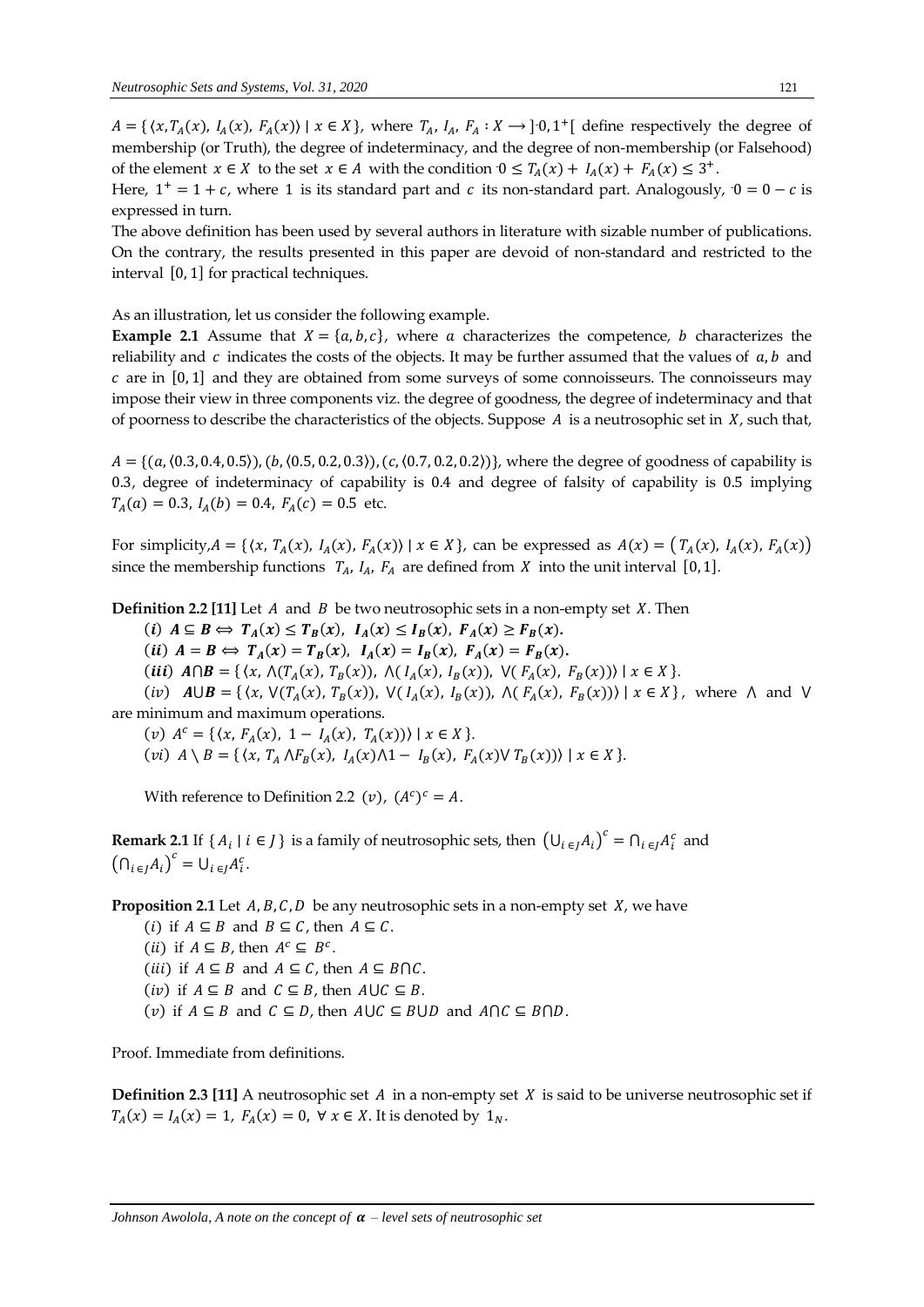A neutrosophic set *A* in a non-empty set *X* is said to be null neutrosophic set if  $T_A(x) = I_A(x) = 0$ ,  $F_A(x) = 1$ ,  $\forall x \in X$ . It is denoted by  $0_N$ .

#### **3. Main Results**

**Definition 3.1** Let A be any neutrosophic set in a non-empty set X. Then for any  $\alpha \in [0,1]$ , the  $\alpha$  – lower level and the  $\alpha$  – upper level sets of A denoted by  $L(A, \alpha)$  and  $U(A, \alpha)$  are respectively defined as follows:

$$
L(A, \alpha) = \{ x \in X \mid T_A(x) \ge \alpha, I_A(x) \ge \alpha, F_A(x) \le \alpha \}
$$
 and

 $U(A, \alpha) = \{ x \in X \mid T_A(x) \leq \alpha, I_A(x) \leq \alpha, F_A(x) \geq \alpha \}.$ 

**Example** 3.1 Let  $A = \{(a, (0.4, 0.3, 0.5)), (b, (0.5, 0.3, 0.1)), (c, (0.2, 0.5, 0.9))\}$  and  $\alpha \in [0, 1]$ . Then  $L(A, 0.1) = L(A, 0.2) = L(A, 0.3) = \{b\}$ ,  $L(A, 0.4) = \{\emptyset\}$ ,  $\alpha \ge 0.4$ . However,  $U(A, \alpha) = \{\emptyset\}$ ,  $0.1 \le \alpha \le 0.4$ . 0.3,  $U(A, 0.4) = \{a\}, U(A, 0.5) = \{a, c\}, U(A, 0.6) = \{c\}, \alpha \ge 0.6$ .

If A, B, C are neutrosophic sets in a non-empty X and  $\alpha, \beta \in [0, 1]$ , then the results in the following proposition are not difficult to verify from definitions.

#### **Proposition 3.1**

 $(i)$   $A \subseteq B \implies L(A, \alpha) \subseteq L(B, \alpha)$ .  $(ii)$   $\alpha \geq \beta \Rightarrow L(A, \alpha) \supseteq L(A, \beta).$  $(iii) L(\bigcap_{i \in J} A_i, \alpha) = \bigcap_{i \in J} L(A_i, \alpha).$  $(iv) U(A, \alpha) \subseteq L(A, \alpha)$ .

**Proposition 3.2**

(i)  $L(A \cup B, \alpha) = L(A, \alpha) \cup L(B, \alpha)$ . (ii)  $L(A \cap B, \alpha) = L(A, \alpha) \cap L(B, \alpha)$ . (*iii*)  $A = B \Leftrightarrow L(A, \alpha) = L(B, \alpha)$ ,  $\forall \alpha \in [0, 1].$ 

Proof.

$$
(i) \ L(A \cup B, \alpha) = \{x \in X \mid T_{A \cup B}(x) \ge \alpha, I_{A \cup B}(x) \ge \alpha, F_{A \cup B}(x) \le \alpha\}
$$
  
\n
$$
= \{x \in X \mid T_A(x) \lor T_B(x) \ge \alpha, I_A(x) \lor I_B(x) \ge \alpha, F_A(x) \land F_B(x) \le \alpha\}
$$
  
\n
$$
= \{x \in X \mid T_A(x) \ge \alpha \cup T_B(x) \ge \alpha, I_A(x) \ge \alpha \cup I_B(x) \ge \alpha, F_A(x) \le \alpha \cup F_B \le \alpha\}
$$
  
\n
$$
=
$$
  
\n
$$
\{x \in X \mid T_A(x) \ge \alpha, I_A(x) \ge \alpha, F_A(x) \le \alpha\} \cup \{x \in X \mid T_B(x) \ge \alpha, I_B(x) \ge \alpha, F_B(x) \le \alpha\}
$$

 $= L(A, \alpha) \cup L(B, \alpha)$ 

Hence,  $L(A \cup B, \alpha) = L(A, \alpha) \cup L(B, \alpha)$ .

( $ii$ ) Similar to the proof of  $(i)$ .

(iii) Clearly,  $A = B \implies T_A(x) = T_B(x)$ ,  $I_A(x) = I_B(x)$ ,  $F_A(x) = F_B(x) \forall x \in X$ . Undoubtedly,  $L(A, \alpha) = \{ x \in X \mid T_A(x) \ge \alpha, I_A(x) \ge \alpha, F_A(x) \le \alpha \}$  and  $L(B, \alpha) = \{ x \in X \mid T_B(x) \ge \alpha, I_B(x) \ge \alpha, F_B(x) \le \alpha \}.$ But  $A = B \ \forall x \in X$ . Hence,  $L(A, \alpha) = L(B, \alpha)$ ,  $\forall \alpha \in [0, 1]$ . Conversely, suppose that  $\forall \alpha \in [0,1]$ ,  $L(A, \alpha) = L(B, \alpha)$  but  $A \neq B$ . Moreover,  $A \neq B$  if and only if

there exists some  $y \in X$  such that  $T_A(y) \neq T_B(y)$ ,  $I_A(y) \neq I_B(y)$ ,  $F_A(y) \neq F_B(y)$ . Without loss of generality, assume that  $T_A(y) \le T_B(y)$ ,  $I_A(y) \le I_B(y)$ ,  $F_A(y) \le F_B(y)$  and let  $\gamma = T_B(y) = I_B(y)$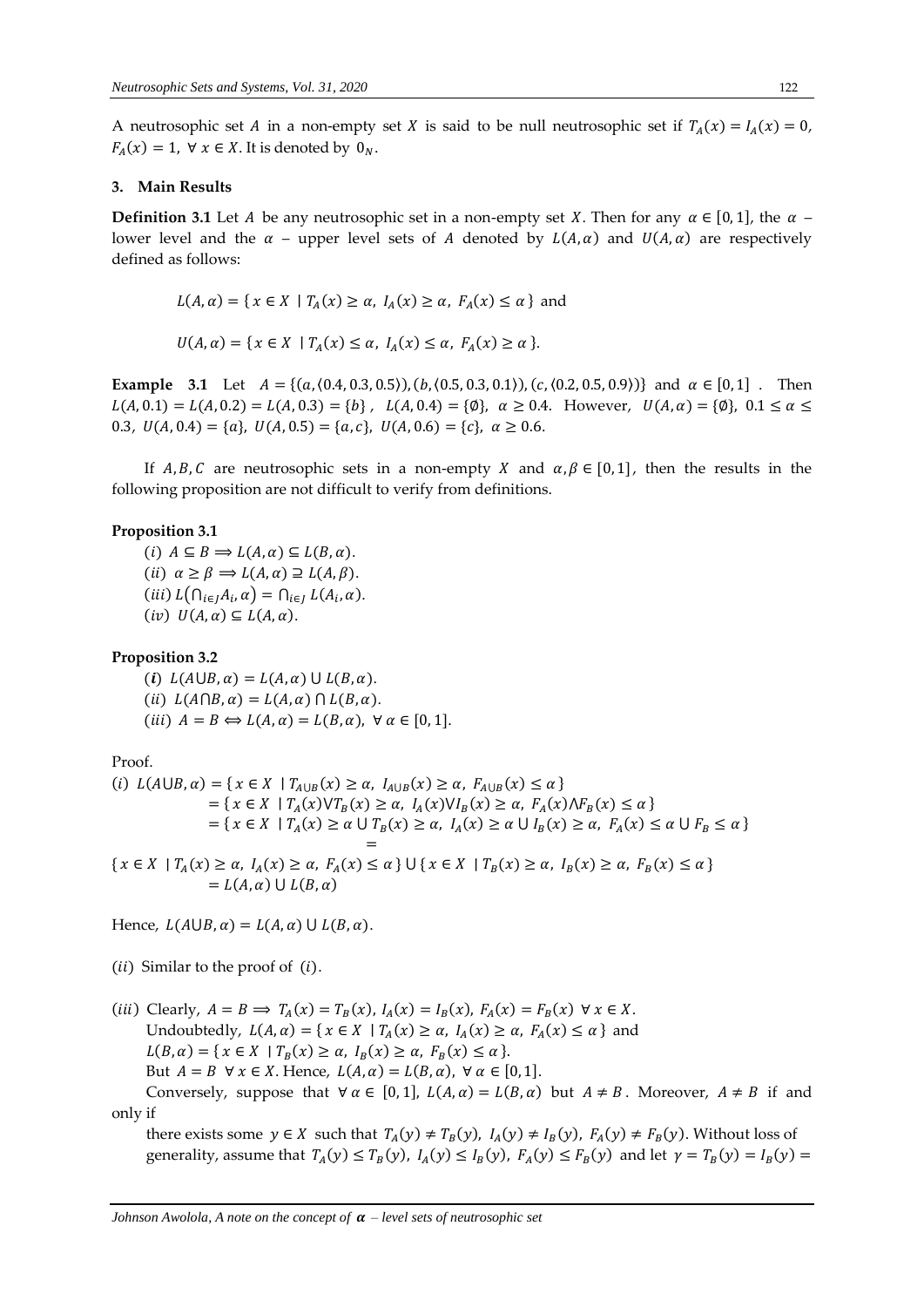$F_B(y)$ . It must be that  $y \notin L(A, \gamma)$  but  $y \in L(B, \gamma)$ . Then  $L(A, \alpha)$  and  $L(B, \alpha)$  are identical, and this

is a contradiction.

The distributive laws are satisfied for  $\alpha$  – lower level sets of a neutrosophic set.

#### **Proposition 3.3**

(i)  $L(A\cup (B\cap C), \alpha) = L(A\cup B, \alpha) \cap L(A\cup C, \alpha).$ (ii)  $L(A \cap (B \cup C), \alpha) = L(A \cap B, \alpha) \cup L(A \cap C, \alpha)$ .

Proof. Similar to the proof of Proposition 3.2.

**Theorem 3.1** Let A be a neutrosophic set in a non-empty set X and  $\alpha, \beta \in [0, 1]$ . If  $\alpha$  comprises all finite values in [0, 1] and  $\alpha \leq \beta$ , then  $\bigcap L(A, \alpha) = L(A, \beta)$ .

Proof. Let  $x \in \bigcap L(A, \alpha)$ . Then  $x \in L(A, \alpha) \ \forall \alpha \in [0, 1]$ .  $\Rightarrow T_A(x) \ge \alpha$ ,  $I_A(x) \ge \alpha$ ,  $F_A(x) \le \alpha \ \forall \alpha \in [0,1], \ x \in X$ . Since  $\alpha \leq \beta$ , then  $T_A(x) \geq \alpha \leq \beta$ ,  $I_A(x) \geq \alpha \leq \beta$ ,  $F_A(x) \leq \alpha \leq \beta \ \forall \alpha \in [0,1]$ .  $\Rightarrow \bigcap L(A, \alpha) \subseteq L(A, \beta).$ Conversely, let  $x \in L(A, \beta)$ , then  $T_A(x) \ge \beta$ ,  $I_A(x) \ge \beta$ ,  $F_A(x) \le \beta$ ,  $\forall x \in X$ .  $\Rightarrow T_A(x) \ge \beta \ge \alpha, I_A(x) \ge \beta \ge \alpha, F_A(x) \le \beta \le \alpha, \forall \alpha \in [0,1].$  $\Rightarrow T_A(x) \ge \alpha$ ,  $I_A(x) \ge \alpha$ ,  $F_A(x) \le \alpha$ ,  $\forall \alpha \in [0,1].$  $\Rightarrow$   $L(A, \beta) \subseteq \bigcap L(A, \alpha)$ . Hence,  $\bigcap L(A, \alpha) = L(A, \beta)$ .

**Proposition 3.4** Let A be a universal neutrosophic set in a non-empty set X and  $\alpha \in [0, 1]$ . Then  $L(A, 0) = X.$ 

Proof. Straightforward.

**Remark 3.1** If A is a universal neutrosophic set in a non-empty set X and  $\alpha \in [0, 1]$ , then  $L(A, 0) = L(A, 1).$ 

**Theorem 3.2** If  $L(A, \alpha)$ ,  $\alpha \in [0, 1]$  be the  $\alpha$  – lower level sets of a neutrosophic set in a non-empty set X such that  $\bigcap \alpha U(F_A, \alpha)$  is restricted to non-zero values, then  $A = \bigcup_{\alpha \in [0,1]} \alpha L(A, \alpha)$ .

#### Proof.

 $A(x) = (T_A(x), I_A(x), F_A(x)) = (a, b, c)$  and for each  $\alpha \in (a, 1], \alpha \in (b, 1], \alpha \in (0, c)$ , we have  $T_A(x) = a < \alpha$ ,  $I_A(x) = b < \alpha$  and  $F_A(x) = c > \alpha$ . Thus,  $L(A, \alpha) = (0, 0, 0)$ . However, for each  $\alpha \in (0, a]$ ,  $\alpha \in (0, b]$ ,  $\alpha \in [c, 1)$ , we have  $T_A(x) = \alpha \ge \alpha$ ,  $I_A(x) = b \ge \alpha$  and  $F_A(x) = c \le \alpha$ . Thus,  $L(A, \alpha) = (1, 1, 1)$ . Hence,  $\bigcup_{\alpha\in[0,1]}\alpha L(A,\alpha)=(\bigvee_{\alpha\in(0,\alpha]}\alpha=a=T_A(x),\bigvee_{\alpha\in(0,b]}\alpha=b=I_A(x),\ \bigwedge_{\alpha\in[c,1]}\alpha=c=F_A(x)\big)$  with

the restriction on  $\bigcap \alpha U(F_A, \alpha)$  to be considered non-zero values. This completes the proof.

**Example 3.2** Let  $A$  be any neutrosophic set in a non-empty set  $X$ , given by  $A = \{(a, (0.4, 0.3, 0.5)), (b, (0.5, 0.3, 0.1)), (c, (0.2, 0.5, 0.9))\}.$ 

For expediency, let us denote  $A$  as

 $A = \{(0.4, 0.3, 0.5)/a, (0.5, 0.2, 0.3)/b, (0.7, 0.2, 0.2)/c\}.$ 

*Johnson Awolola, A note on the concept of*  $\alpha$  – *level sets of neutrosophic set*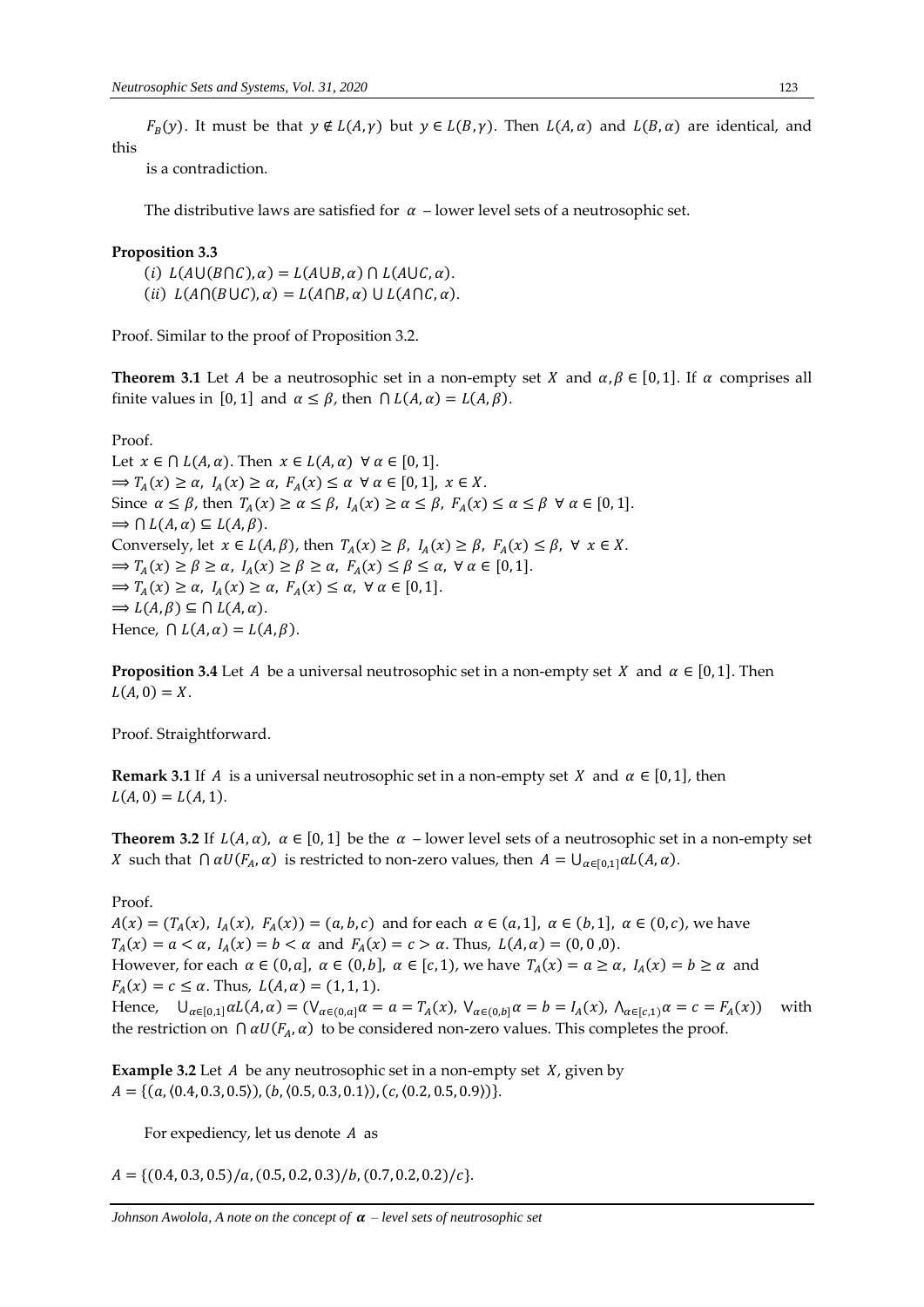Then

 $L(A, 0.1) = \{(1, 1, 0)/a, (1, 1, 1)/b, (1, 1, 0)/c\}$  $L(A, 0.2) = \{(1, 1, 0)/a, (1, 1, 1)/b, (1, 1, 0)/c\}$  $L(A, 0.3) = \{(1, 1, 0)/a, (1, 1, 1)/b, (0, 1, 0)/c\}$  $L(A, 0.4) = \{(1, 0, 0)/a, (1, 0, 1)/b, (0, 1, 0)/c\}$  $L(A, 0.5) = \{(0, 0, 1)/a, (1, 0, 1)/b, (0, 1, 0)/c\}$  $L(A, 0.9) = \{(0, 0, 1)/a, (0, 0, 1)/b, (0, 0, 1)/c\}$ 

It is not difficult to see that

 $A =$ 

 $0.1L(A, 0.1) \cup 0.2L(A, 0.2) \cup 0.3L(A, 0.3) \cup 0.4L(A, 0.4) \cup 0.5L(A, 0.5) \cup 0.9L(A, 0.9).$ 

The following results presented below are for  $\alpha$  – upper level sets of a neutrosophic set.

#### **Proposition 3.5**

(i)  $A \subseteq B \implies U(B, \alpha) \subseteq U(A, \alpha)$ . (*ii*)  $\alpha \le \beta \Rightarrow U(A, \alpha) \subseteq U(A, \beta)$ .  $(iii)$   $\bigcap_{i \in J} U(A_i, \alpha) \subseteq U(\bigcap_{i \in J} A_i, \alpha)$ .

Proof. Straightforward.

**Proposition 3.6** If A and B are two neutrosophic sets in a non-empty set X and  $\alpha \in [0, 1]$ , then

(i)  $U(A \cap B, \alpha) \supseteq U(A, \alpha) \cap U(B, \alpha)$ .

(ii)  $U(A \cup B, \alpha) = U(A, \alpha) \cup U(B, \alpha)$ .

(*iii*)  $A = B \Leftrightarrow U(A, \alpha) = U(B, \alpha)$ ,  $\forall \alpha \in [0, 1]$ .

Proof.

$$
(i) \ U(A \cap B, \alpha) = \{x \in X \mid T_{A \cap B}(x) \le \alpha, I_{A \cap B}(x) \le \alpha, F_{A \cap B}(x) \ge \alpha\}
$$
  
\n
$$
= \{x \in X \mid T_A(x) \land T_B(x) \le \alpha, I_A(x) \land I_B(x) \le \alpha, F_A(x) \lor F_B(x) \ge \alpha\}
$$
  
\n
$$
\ge \{x \in X \mid T_A(x) \le \alpha \cap T_B(x) \le \alpha, I_A(x) \le \alpha \cap I_B(x) \le \alpha, F_A(x) \ge \alpha \cup F_B \ge \alpha\}
$$
  
\n
$$
= \{x \in X \mid T_A(x) \le \alpha, I_A(x) \le \alpha, F_A(x) \ge \alpha\} \cap \{x \in X \mid T_B(x) \le \alpha, I_B(x) \le \alpha, F_B(x) \ge \alpha\}
$$
  
\n
$$
= U(A, \alpha) \cap U(B, \alpha)
$$

Hence,  $U(A \cap B, \alpha) \supseteq U(A, \alpha) \cap U(B, \alpha)$ .

 $(ii)$  It is obtained in a similar way.

(*iii*) The proof is similar to the proof of Proposition  $3.2(iii)$ .

## **Proposition 3.7**

(i)  $U(A\cup (B\cap C), \alpha) \subseteq U(A\cup B, \alpha) \cap U(A\cup C, \alpha)$ .

(ii)  $U(A \cap (B \cup C), \alpha) \subseteq U(A \cap B, \alpha) \cup U(A \cap C, \alpha)$ .

Proof. Similar to the proof of Proposition  $3.6(i)$ .

**Proposition 3.8** Let A be a null neutrosophic set in a non-empty set X and  $\alpha \in [0, 1]$ . Then  $U(A, 0) = X.$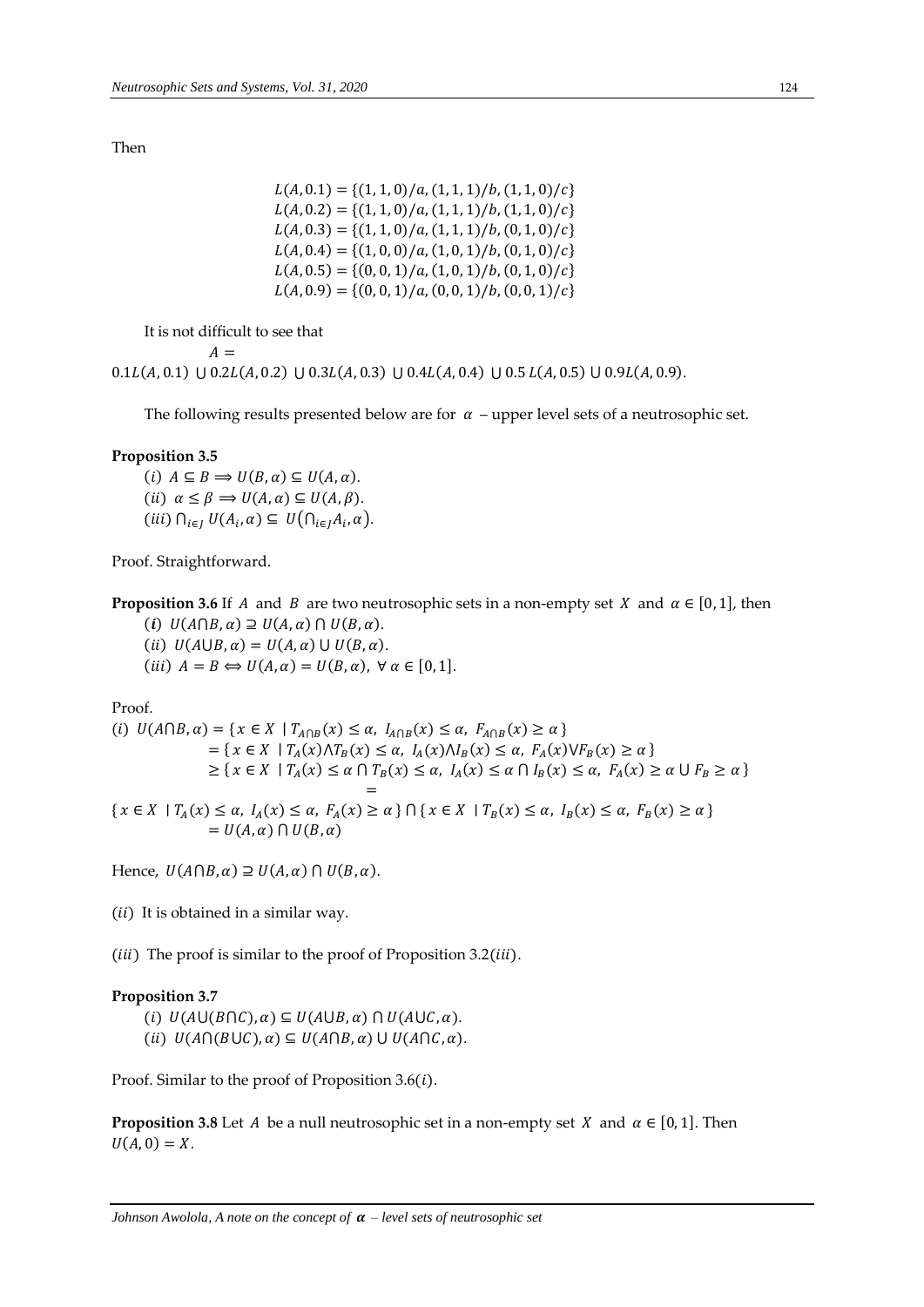Proof. Straightforward.

**Remark 3.2** If A is a null neutrosophic set in a non-empty set X and  $\alpha \in [0, 1]$ , then  $U(A, 0) = U(A, 1).$ 

**Theorem 3.3** If  $U(A, \alpha)$ ,  $\alpha \in [0, 1]$  be the  $\alpha$  – upper level sets of a neutrosophic set in a non-empty set X such that  $\bigcap \alpha U(T_A, \alpha)$  and  $\bigcap \alpha U(I_A, \alpha)$  are restricted to non-zero values, then  $A = \bigcap_{\alpha \in [0,1]} \alpha U(A, \alpha)$ .

## Proof.

The proof is analogous to the proof of Theorem 3.2.

Let  $A(x) = (T_A(x), I_A(x), F_A(x)) = (a, b, c)$ . Then  $T_A(x) = a > a$ ,  $I_A(x) = b > a$  and  $F_A(x) = c < a$ ,  $\forall \alpha \in [0, \alpha), \alpha \in [0, b), \alpha \in (c, 1].$  Thus,  $U(A, \alpha) = (0, 0, 0).$ On the other hand,  $T_A(x) = a \le \alpha$ ,  $I_A(x) = b \le \alpha$  and  $F_A(x) = c \ge \alpha$ ,  $\forall \alpha \in [a, 1) \alpha \in [b, 1) \alpha \in (0, c]$ . Thus,  $U(A, \alpha) = (1, 1, 1)$ . Hence,  $\bigcap_{\alpha\in [0,1]} \alpha U(A,\alpha) = (\bigcap_{\alpha\in [a,1]} \alpha = \alpha = T_A(x), \bigcap_{\alpha\in [b,1]} \alpha = b = I_A(x), \bigvee_{\alpha\in (0,c]} \alpha = c = F_A(x)$  with the restriction on  $\bigcap \alpha U(T_A, \alpha)$  and  $\bigcap \alpha U(I_A, \alpha)$  to be considered non-zero values. Hence the proof.

#### **5. Conclusions (authors also should add some future directions points related to her/his research)**

The concepts of  $\alpha$  – lower level and  $\alpha$  – upper level sets and their properties in neutrosophic sets are described. This study is worthy of level sets extension in the hybrid set structures such as neutrosophic multisets, neutrosophic soft sets and rough neutrosophic sets.

**Acknowledgments:** The author is highly grateful to the referees for their constructive suggestions on this paper.

**Conflicts of Interest:** The author declares no conflict of interest.

## **References**

- 1. Abdel-Basset, M., El-hoseny, M., Gamal, A., & Smarandache, F. (2019). A novel model for evaluation Hospital medical care systems based on plithogenic sets. Artificial intelligence in medicine, 100, 101710.
- 2. Abdel-Basset, M., Mohammed, R., Zaied, A. E. N. H., & Smarandache, F. (2019). A hybrid plithogenic decision-making approach with quality function deployment for selecting supply chain sustainability metrics. Symmetry , 11(7), 903.
- 3. Abdel-Basset, M., Saleh, M., Gamal, A., & Smarandache, F. (2019). An approach of TOPSIS technique for developing supplier selection with group decision making under type-2 neutrosophic number. Applied Soft Computing, 77, 438-452.
- 4. Abdel-Basset, M., Manogaran, G., Gamal, A., & Smarandache, F. (2019). A group decision making framework based on neutrosophic TOPSIS approach for smart medical device selection. Journal of medical sysems, 43(2), 38.
- 5. Ansari, Biwas R., & Aggarwal. (2011). Proposal for applicability of neutrosophic set theory in medical AI. International Journal of Computer Applications, 27(5), 5-11.
- 6. Atanassov, K. T. (1986). Intuitionistic fuzzy sets. Fuzzy Sets and Systems, 20(1), 87-96.
- 7. Arora, M., Biwas, R., & Pandy, U. S. (2011). Neutrosophic relational database decomposition. International Journal of Advanced Computer Science and Applications, 2(8), 121-125.
- 8. Cheng, H. D. & Guo, Y. (2008). A new neutrosophic approach to image thresholding. New Mathematics and Natural Computation, 4(3), 291-308.
- 9. Kharal, A. (2013). A neutrosophic multicriteria decision making method. New Mathematics and Natural Computation.
- 10. Lupiez, F. G. (2008). On neutrosophic topology. Kybernetes, 37(6) (2008), 797-800.